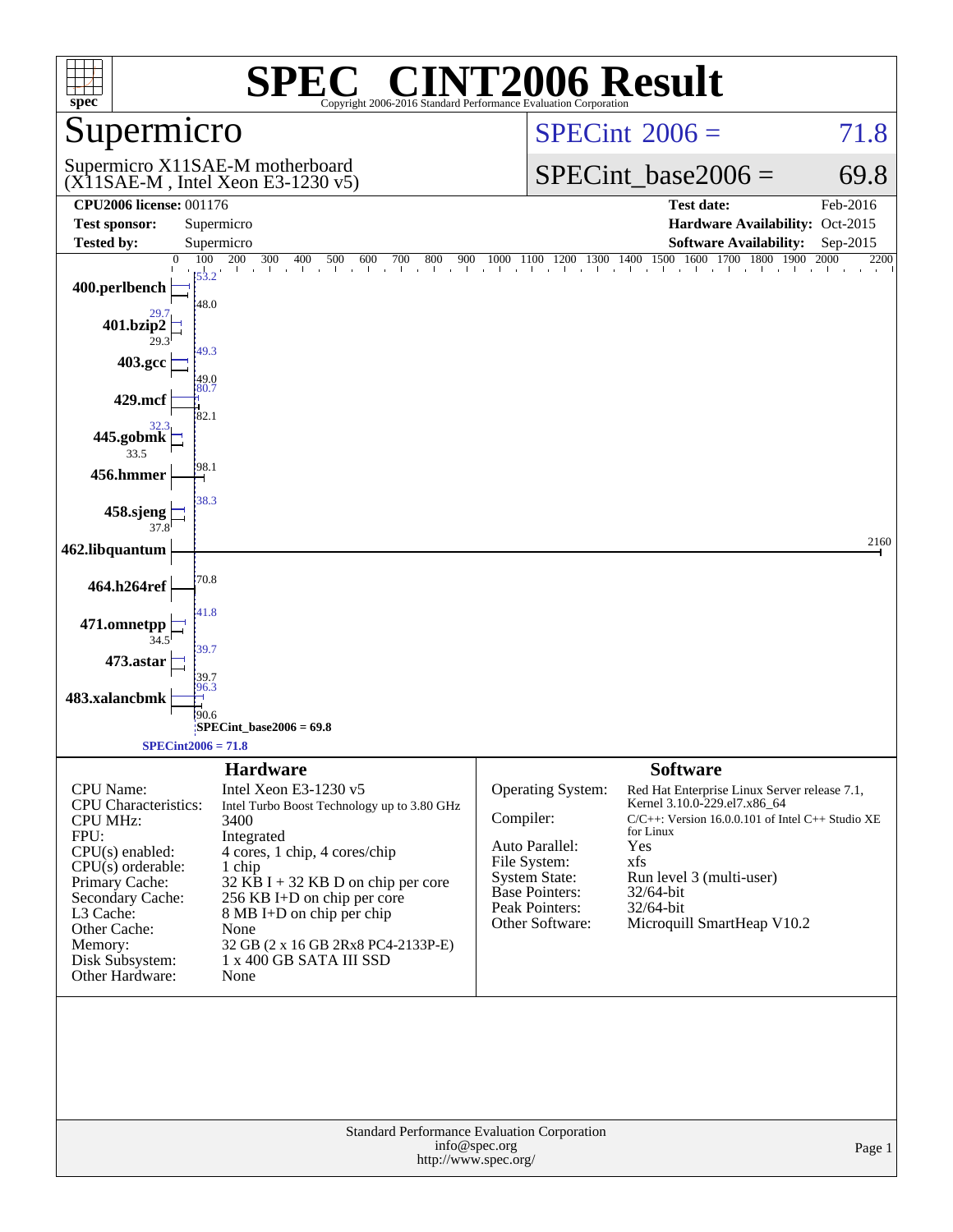

### Supermicro

### $SPECint2006 = 71.8$  $SPECint2006 = 71.8$

(X11SAE-M , Intel Xeon E3-1230 v5) Supermicro X11SAE-M motherboard

SPECint base2006 =  $69.8$ 

**[CPU2006 license:](http://www.spec.org/auto/cpu2006/Docs/result-fields.html#CPU2006license)** 001176 **[Test date:](http://www.spec.org/auto/cpu2006/Docs/result-fields.html#Testdate)** Feb-2016 **[Test sponsor:](http://www.spec.org/auto/cpu2006/Docs/result-fields.html#Testsponsor)** Supermicro Supermicro **[Hardware Availability:](http://www.spec.org/auto/cpu2006/Docs/result-fields.html#HardwareAvailability)** Oct-2015 **[Tested by:](http://www.spec.org/auto/cpu2006/Docs/result-fields.html#Testedby)** Supermicro **Supermicro [Software Availability:](http://www.spec.org/auto/cpu2006/Docs/result-fields.html#SoftwareAvailability)** Sep-2015

### **[Results Table](http://www.spec.org/auto/cpu2006/Docs/result-fields.html#ResultsTable)**

| <b>Base</b>    |                             |                |       |                                | <b>Peak</b> |                |              |                |                                                     |                |              |
|----------------|-----------------------------|----------------|-------|--------------------------------|-------------|----------------|--------------|----------------|-----------------------------------------------------|----------------|--------------|
| <b>Seconds</b> | <b>Ratio</b>                | <b>Seconds</b> | Ratio | <b>Seconds</b>                 | Ratio       | <b>Seconds</b> | <b>Ratio</b> | <b>Seconds</b> | <b>Ratio</b>                                        | <b>Seconds</b> | <b>Ratio</b> |
| 202            | 48.3                        | 204            | 48.0  | 203                            | 48.0        | 184            | 53.2         | 184            | 53.2                                                | 183            | 53.5         |
| 330            | 29.3                        | 330            | 29.3  | 329                            | 29.3        | 325            | 29.7         | 326            | 29.6                                                | 325            | 29.7         |
| 164            | 49.0                        | 164            | 49.0  | 164                            | 49.0        | 163            | 49.3         | 163            | 49.3                                                | 163            | 49.3         |
| 109            | 83.5                        | 112            | 81.2  | <u>111</u>                     | 82.1        | 113            | 80.7         | 111            | 82.                                                 | 113            | 80.7         |
| 313            | 33.5                        | 314            | 33.4  | 313                            | 33.5        | 325            | 32.3         | 325            | <u>32.3</u>                                         | 325            | 32.2         |
| 95.2           | 98.0                        | 95.0           | 98.2  | 95.1                           | 98.1        | 95.2           | 98.0         | 95.0           | 98.2                                                | 95.1           | 98.1         |
| 320            | 37.8                        | 320            | 37.8  | 320                            | 37.8        | 316            | 38.3         | 316            | 38.3                                                | 316            | <u>38.3</u>  |
| 9.59           | 2160                        | 9.57           | 2170  | 9.58                           | 2160        | 9.59           | 2160         | 9.57           | 2170                                                | 9.58           | 2160         |
| 312            | 70.9                        | 313            | 70.8  | 313                            | 70.7        | 312            | 70.9         | 313            | 70.8                                                | 313            | 70.7         |
| 181            | 34.5                        | 180            | 34.7  | 182                            | 34.3        | 149            | 41.8         | 149            | 41.8                                                | 149            | 41.8         |
| 177            | 39.7                        | 177            | 39.7  | 177                            | 39.6        | 177            | <u>39.7</u>  | 177            | 39.6                                                | 177            | 39.7         |
| 76.1           | 90.6                        | 75.9           | 90.9  | 76.2                           | 90.6        | 72.0           | 95.8         | 71.6           | 96.3                                                | 71.6           | 96.4         |
|                | $\mathbf{D}$ . $\mathbf{L}$ | 1.11           |       | $-1.5 - 1.5 - 1.5 - 1.5 - 1.5$ |             |                |              |                | $D$ and $L$ and $L$ and $L$ and $L$ and $L$ and $L$ |                |              |

Results appear in the [order in which they were run.](http://www.spec.org/auto/cpu2006/Docs/result-fields.html#RunOrder) Bold underlined text [indicates a median measurement.](http://www.spec.org/auto/cpu2006/Docs/result-fields.html#Median)

### **[Submit Notes](http://www.spec.org/auto/cpu2006/Docs/result-fields.html#SubmitNotes)**

The config file option 'submit' was used.

### **[Operating System Notes](http://www.spec.org/auto/cpu2006/Docs/result-fields.html#OperatingSystemNotes)**

Stack size set to unlimited using "ulimit -s unlimited"

### **[Platform Notes](http://www.spec.org/auto/cpu2006/Docs/result-fields.html#PlatformNotes)**

Standard Performance Evaluation Corporation BIOS Settings: Hyper-threading = Disabled As tested, the system used a Supermicro CSE-731i-300B chassis. The chassis is configured with 2 PWS-305-PQ redundant power supply, 1 SNK-P0046A4 heatsink, as well as 1 FAN-0108L4 rear cooling fan. Sysinfo program /usr/cpu2006/config/sysinfo.rev6914 \$Rev: 6914 \$ \$Date:: 2014-06-25 #\$ e3fbb8667b5a285932ceab81e28219e1 running on X10SRA-01 Fri Feb 5 00:42:58 2016 This section contains SUT (System Under Test) info as seen by some common utilities. To remove or add to this section, see: <http://www.spec.org/cpu2006/Docs/config.html#sysinfo> From /proc/cpuinfo model name : Intel(R) Xeon(R) CPU E3-1230 v5 @ 3.40GHz 1 "physical id"s (chips) 4 "processors" cores, siblings (Caution: counting these is hw and system dependent. The following excerpts from /proc/cpuinfo might not be reliable. Use with Continued on next page

[info@spec.org](mailto:info@spec.org) <http://www.spec.org/>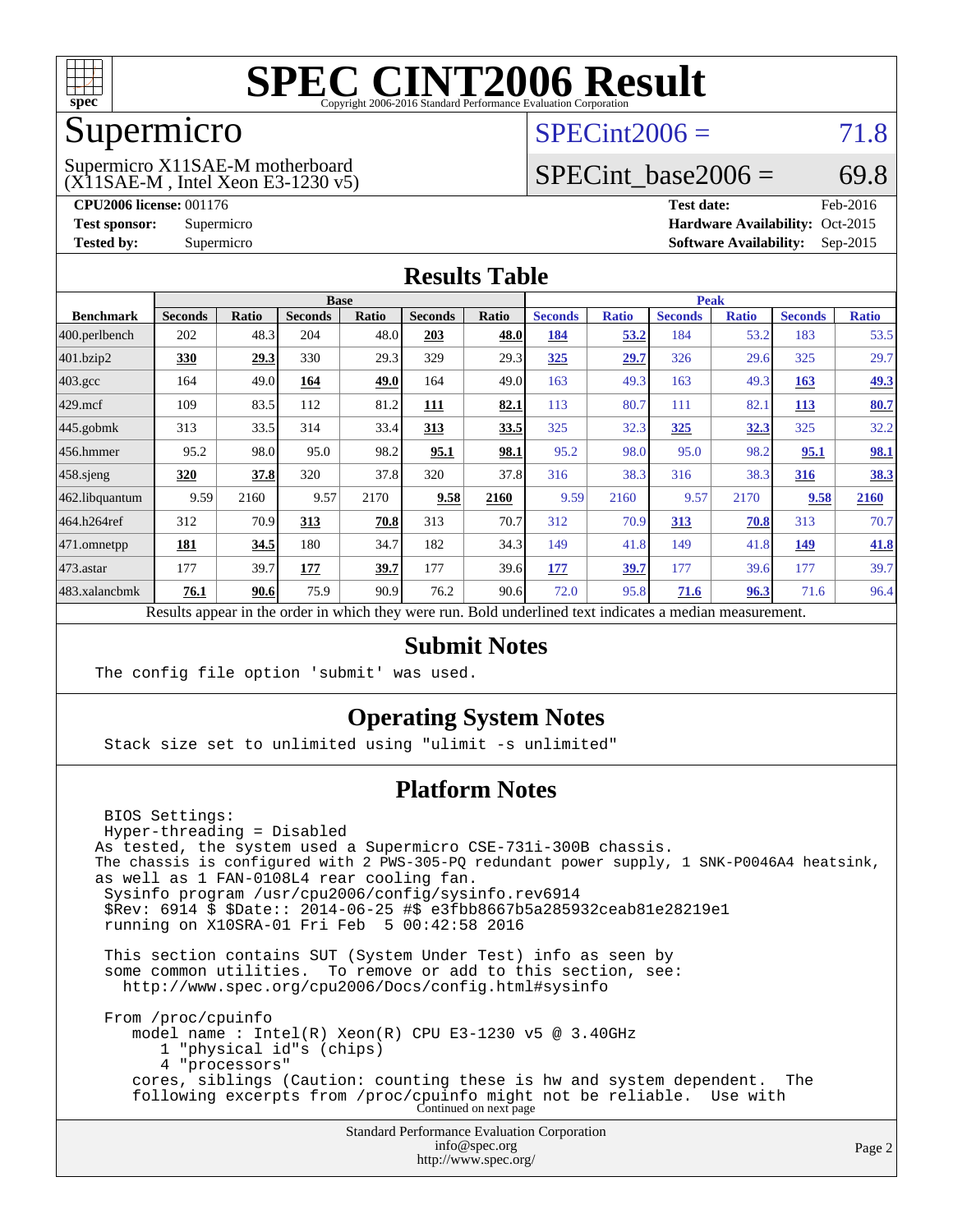

### Supermicro

 $SPECint2006 = 71.8$  $SPECint2006 = 71.8$ 

(X11SAE-M , Intel Xeon E3-1230 v5) Supermicro X11SAE-M motherboard

SPECint base2006 =  $69.8$ 

**[CPU2006 license:](http://www.spec.org/auto/cpu2006/Docs/result-fields.html#CPU2006license)** 001176 **[Test date:](http://www.spec.org/auto/cpu2006/Docs/result-fields.html#Testdate)** Feb-2016 **[Test sponsor:](http://www.spec.org/auto/cpu2006/Docs/result-fields.html#Testsponsor)** Supermicro Supermicro **[Hardware Availability:](http://www.spec.org/auto/cpu2006/Docs/result-fields.html#HardwareAvailability)** Oct-2015 **[Tested by:](http://www.spec.org/auto/cpu2006/Docs/result-fields.html#Testedby)** Supermicro **Supermicro [Software Availability:](http://www.spec.org/auto/cpu2006/Docs/result-fields.html#SoftwareAvailability)** Sep-2015

### **[Platform Notes \(Continued\)](http://www.spec.org/auto/cpu2006/Docs/result-fields.html#PlatformNotes)**

 caution.) cpu cores : 4 siblings : 4 physical 0: cores 0 1 2 3 cache size : 8192 KB From /proc/meminfo MemTotal: 32760744 kB HugePages\_Total: 0<br>Hugepagesize: 2048 kB Hugepagesize: From /etc/\*release\* /etc/\*version\* os-release: NAME="Red Hat Enterprise Linux Server" VERSION="7.1 (Maipo)" ID="rhel" ID\_LIKE="fedora" VERSION\_ID="7.1" PRETTY\_NAME="Red Hat Enterprise Linux Server 7.1 (Maipo)" ANSI\_COLOR="0;31" CPE\_NAME="cpe:/o:redhat:enterprise\_linux:7.1:GA:server" redhat-release: Red Hat Enterprise Linux Server release 7.1 (Maipo) system-release: Red Hat Enterprise Linux Server release 7.1 (Maipo) system-release-cpe: cpe:/o:redhat:enterprise\_linux:7.1:ga:server uname -a: Linux X10SRA-01 3.10.0-229.el7.x86\_64 #1 SMP Thu Jan 29 18:37:38 EST 2015 x86\_64 x86\_64 x86\_64 GNU/Linux run-level 3 Feb 5 00:39 SPEC is set to: /usr/cpu2006 Filesystem Type Size Used Avail Use% Mounted on /dev/sda2 xfs 183G 5.3G 178G 3% / Additional information from dmidecode: Warning: Use caution when you interpret this section. The 'dmidecode' program reads system data which is "intended to allow hardware to be accurately determined", but the intent may not be met, as there are frequent changes to hardware, firmware, and the "DMTF SMBIOS" standard. BIOS American Megatrends Inc. 1.0a 12/21/2015 Memory: 2x Not Specified Not Specified 2x Samsung M391A2K43BB1-CPB 16 GB 2 rank 2133 MHz (End of data from sysinfo program)

Standard Performance Evaluation Corporation [info@spec.org](mailto:info@spec.org) <http://www.spec.org/>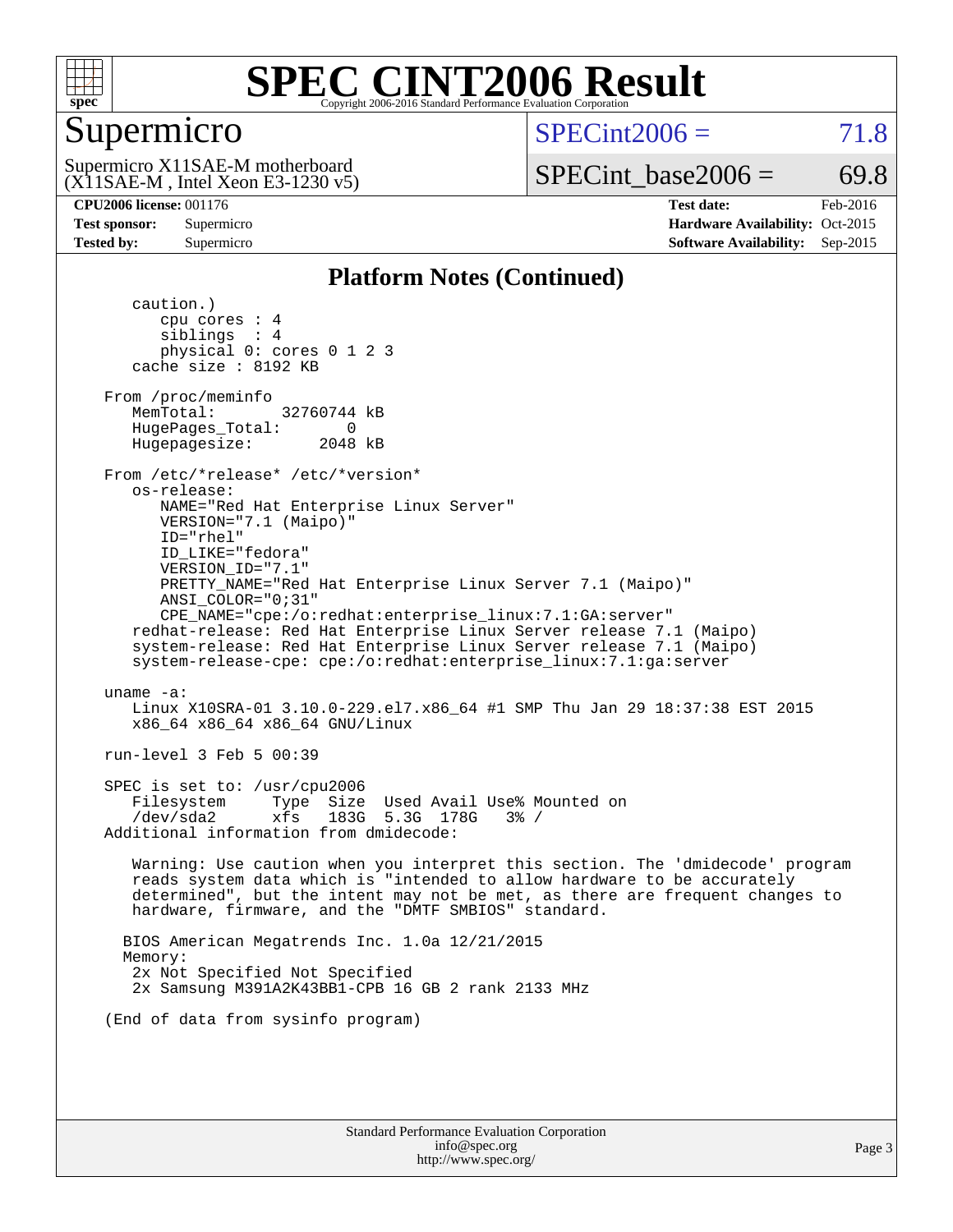

### Supermicro

 $SPECint2006 = 71.8$  $SPECint2006 = 71.8$ 

(X11SAE-M , Intel Xeon E3-1230 v5) Supermicro X11SAE-M motherboard

SPECint base2006 =  $69.8$ 

**[Tested by:](http://www.spec.org/auto/cpu2006/Docs/result-fields.html#Testedby)** Supermicro **Supermicro [Software Availability:](http://www.spec.org/auto/cpu2006/Docs/result-fields.html#SoftwareAvailability)** Sep-2015

**[CPU2006 license:](http://www.spec.org/auto/cpu2006/Docs/result-fields.html#CPU2006license)** 001176 **[Test date:](http://www.spec.org/auto/cpu2006/Docs/result-fields.html#Testdate)** Feb-2016 **[Test sponsor:](http://www.spec.org/auto/cpu2006/Docs/result-fields.html#Testsponsor)** Supermicro Supermicro **[Hardware Availability:](http://www.spec.org/auto/cpu2006/Docs/result-fields.html#HardwareAvailability)** Oct-2015

### **[General Notes](http://www.spec.org/auto/cpu2006/Docs/result-fields.html#GeneralNotes)**

Environment variables set by runspec before the start of the run:  $KMP$  AFFINITY = "granularity=fine, scatter" LD\_LIBRARY\_PATH = "/usr/cpu2006/libs/32:/usr/cpu2006/libs/64:/usr/cpu2006/sh" OMP\_NUM\_THREADS = "4"

 Binaries compiled on a system with 1x Intel Core i5-4670K CPU + 32GB memory using RedHat EL 7.1 Transparent Huge Pages enabled with: echo always > /sys/kernel/mm/transparent\_hugepage/enabled

**[Base Compiler Invocation](http://www.spec.org/auto/cpu2006/Docs/result-fields.html#BaseCompilerInvocation)**

 $\frac{C \text{ benchmarks:}}{C \text{ C}}$ -m64

[C++ benchmarks:](http://www.spec.org/auto/cpu2006/Docs/result-fields.html#CXXbenchmarks) [icpc -m64](http://www.spec.org/cpu2006/results/res2016q1/cpu2006-20160307-39288.flags.html#user_CXXbase_intel_icpc_64bit_fc66a5337ce925472a5c54ad6a0de310)

### **[Base Portability Flags](http://www.spec.org/auto/cpu2006/Docs/result-fields.html#BasePortabilityFlags)**

 400.perlbench: [-DSPEC\\_CPU\\_LP64](http://www.spec.org/cpu2006/results/res2016q1/cpu2006-20160307-39288.flags.html#b400.perlbench_basePORTABILITY_DSPEC_CPU_LP64) [-DSPEC\\_CPU\\_LINUX\\_X64](http://www.spec.org/cpu2006/results/res2016q1/cpu2006-20160307-39288.flags.html#b400.perlbench_baseCPORTABILITY_DSPEC_CPU_LINUX_X64) 401.bzip2: [-DSPEC\\_CPU\\_LP64](http://www.spec.org/cpu2006/results/res2016q1/cpu2006-20160307-39288.flags.html#suite_basePORTABILITY401_bzip2_DSPEC_CPU_LP64) 403.gcc: [-DSPEC\\_CPU\\_LP64](http://www.spec.org/cpu2006/results/res2016q1/cpu2006-20160307-39288.flags.html#suite_basePORTABILITY403_gcc_DSPEC_CPU_LP64) 429.mcf: [-DSPEC\\_CPU\\_LP64](http://www.spec.org/cpu2006/results/res2016q1/cpu2006-20160307-39288.flags.html#suite_basePORTABILITY429_mcf_DSPEC_CPU_LP64) 445.gobmk: [-DSPEC\\_CPU\\_LP64](http://www.spec.org/cpu2006/results/res2016q1/cpu2006-20160307-39288.flags.html#suite_basePORTABILITY445_gobmk_DSPEC_CPU_LP64) 456.hmmer: [-DSPEC\\_CPU\\_LP64](http://www.spec.org/cpu2006/results/res2016q1/cpu2006-20160307-39288.flags.html#suite_basePORTABILITY456_hmmer_DSPEC_CPU_LP64) 458.sjeng: [-DSPEC\\_CPU\\_LP64](http://www.spec.org/cpu2006/results/res2016q1/cpu2006-20160307-39288.flags.html#suite_basePORTABILITY458_sjeng_DSPEC_CPU_LP64) 462.libquantum: [-DSPEC\\_CPU\\_LP64](http://www.spec.org/cpu2006/results/res2016q1/cpu2006-20160307-39288.flags.html#suite_basePORTABILITY462_libquantum_DSPEC_CPU_LP64) [-DSPEC\\_CPU\\_LINUX](http://www.spec.org/cpu2006/results/res2016q1/cpu2006-20160307-39288.flags.html#b462.libquantum_baseCPORTABILITY_DSPEC_CPU_LINUX) 464.h264ref: [-DSPEC\\_CPU\\_LP64](http://www.spec.org/cpu2006/results/res2016q1/cpu2006-20160307-39288.flags.html#suite_basePORTABILITY464_h264ref_DSPEC_CPU_LP64) 471.omnetpp: [-DSPEC\\_CPU\\_LP64](http://www.spec.org/cpu2006/results/res2016q1/cpu2006-20160307-39288.flags.html#suite_basePORTABILITY471_omnetpp_DSPEC_CPU_LP64) 473.astar: [-DSPEC\\_CPU\\_LP64](http://www.spec.org/cpu2006/results/res2016q1/cpu2006-20160307-39288.flags.html#suite_basePORTABILITY473_astar_DSPEC_CPU_LP64) 483.xalancbmk: [-DSPEC\\_CPU\\_LP64](http://www.spec.org/cpu2006/results/res2016q1/cpu2006-20160307-39288.flags.html#suite_basePORTABILITY483_xalancbmk_DSPEC_CPU_LP64) [-DSPEC\\_CPU\\_LINUX](http://www.spec.org/cpu2006/results/res2016q1/cpu2006-20160307-39288.flags.html#b483.xalancbmk_baseCXXPORTABILITY_DSPEC_CPU_LINUX)

### **[Base Optimization Flags](http://www.spec.org/auto/cpu2006/Docs/result-fields.html#BaseOptimizationFlags)**

### [C benchmarks](http://www.spec.org/auto/cpu2006/Docs/result-fields.html#Cbenchmarks):

[-xCORE-AVX2](http://www.spec.org/cpu2006/results/res2016q1/cpu2006-20160307-39288.flags.html#user_CCbase_f-xAVX2_5f5fc0cbe2c9f62c816d3e45806c70d7) [-ipo](http://www.spec.org/cpu2006/results/res2016q1/cpu2006-20160307-39288.flags.html#user_CCbase_f-ipo) [-O3](http://www.spec.org/cpu2006/results/res2016q1/cpu2006-20160307-39288.flags.html#user_CCbase_f-O3) [-no-prec-div](http://www.spec.org/cpu2006/results/res2016q1/cpu2006-20160307-39288.flags.html#user_CCbase_f-no-prec-div) [-parallel](http://www.spec.org/cpu2006/results/res2016q1/cpu2006-20160307-39288.flags.html#user_CCbase_f-parallel) [-opt-prefetch](http://www.spec.org/cpu2006/results/res2016q1/cpu2006-20160307-39288.flags.html#user_CCbase_f-opt-prefetch) [-auto-p32](http://www.spec.org/cpu2006/results/res2016q1/cpu2006-20160307-39288.flags.html#user_CCbase_f-auto-p32)

[C++ benchmarks:](http://www.spec.org/auto/cpu2006/Docs/result-fields.html#CXXbenchmarks)

[-xCORE-AVX2](http://www.spec.org/cpu2006/results/res2016q1/cpu2006-20160307-39288.flags.html#user_CXXbase_f-xAVX2_5f5fc0cbe2c9f62c816d3e45806c70d7) [-ipo](http://www.spec.org/cpu2006/results/res2016q1/cpu2006-20160307-39288.flags.html#user_CXXbase_f-ipo) [-O3](http://www.spec.org/cpu2006/results/res2016q1/cpu2006-20160307-39288.flags.html#user_CXXbase_f-O3) [-no-prec-div](http://www.spec.org/cpu2006/results/res2016q1/cpu2006-20160307-39288.flags.html#user_CXXbase_f-no-prec-div) [-opt-prefetch](http://www.spec.org/cpu2006/results/res2016q1/cpu2006-20160307-39288.flags.html#user_CXXbase_f-opt-prefetch) [-auto-p32](http://www.spec.org/cpu2006/results/res2016q1/cpu2006-20160307-39288.flags.html#user_CXXbase_f-auto-p32) [-Wl,-z,muldefs](http://www.spec.org/cpu2006/results/res2016q1/cpu2006-20160307-39288.flags.html#user_CXXbase_link_force_multiple1_74079c344b956b9658436fd1b6dd3a8a) [-L/sh -lsmartheap64](http://www.spec.org/cpu2006/results/res2016q1/cpu2006-20160307-39288.flags.html#user_CXXbase_SmartHeap64_ed4ef857ce90951921efb0d91eb88472)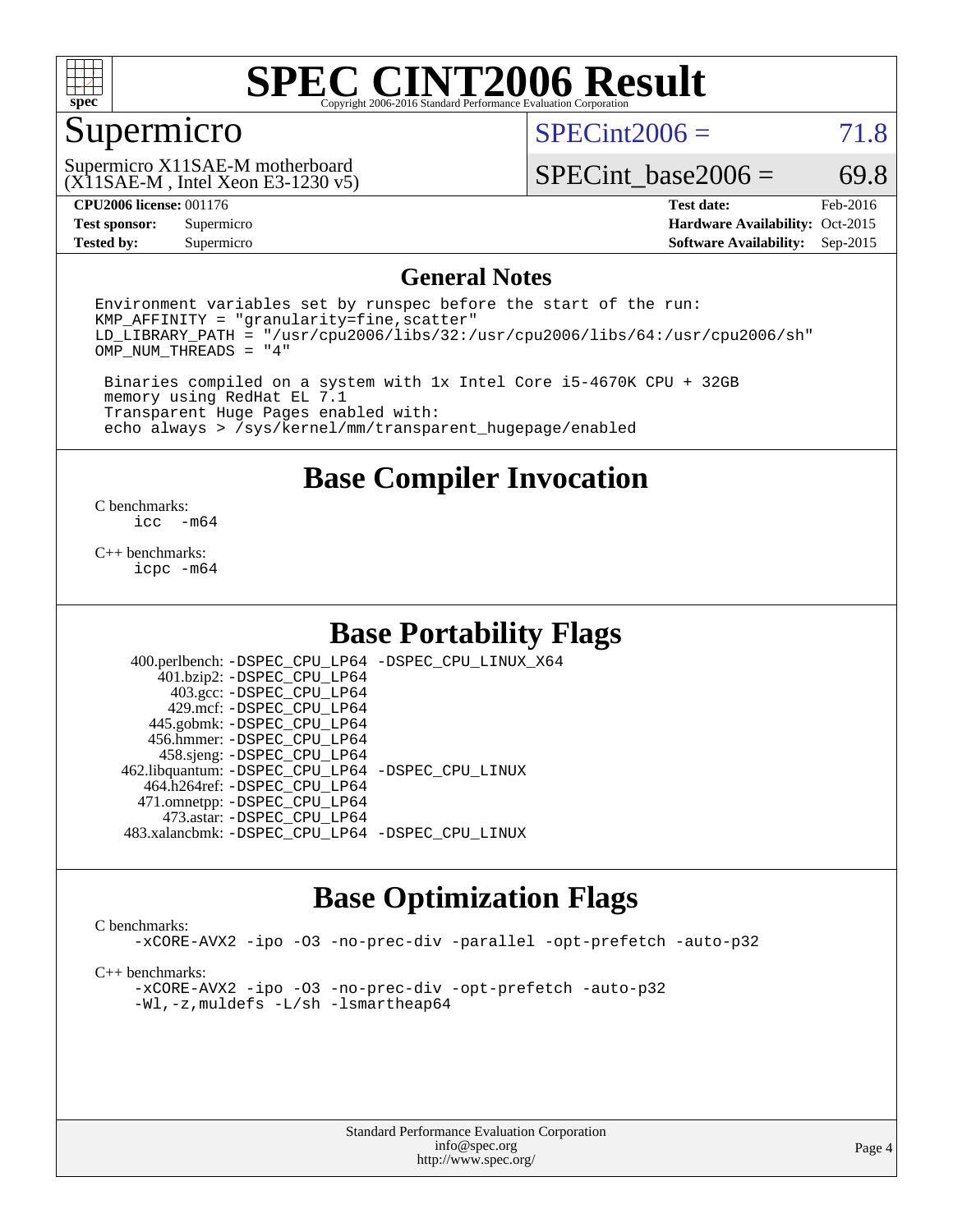

### Supermicro

 $SPECint2006 = 71.8$  $SPECint2006 = 71.8$ 

(X11SAE-M , Intel Xeon E3-1230 v5) Supermicro X11SAE-M motherboard

SPECint base2006 =  $69.8$ 

**[CPU2006 license:](http://www.spec.org/auto/cpu2006/Docs/result-fields.html#CPU2006license)** 001176 **[Test date:](http://www.spec.org/auto/cpu2006/Docs/result-fields.html#Testdate)** Feb-2016 **[Test sponsor:](http://www.spec.org/auto/cpu2006/Docs/result-fields.html#Testsponsor)** Supermicro Supermicro **[Hardware Availability:](http://www.spec.org/auto/cpu2006/Docs/result-fields.html#HardwareAvailability)** Oct-2015 **[Tested by:](http://www.spec.org/auto/cpu2006/Docs/result-fields.html#Testedby)** Supermicro **Supermicro [Software Availability:](http://www.spec.org/auto/cpu2006/Docs/result-fields.html#SoftwareAvailability)** Sep-2015

### **[Base Other Flags](http://www.spec.org/auto/cpu2006/Docs/result-fields.html#BaseOtherFlags)**

[C benchmarks](http://www.spec.org/auto/cpu2006/Docs/result-fields.html#Cbenchmarks):

403.gcc: [-Dalloca=\\_alloca](http://www.spec.org/cpu2006/results/res2016q1/cpu2006-20160307-39288.flags.html#b403.gcc_baseEXTRA_CFLAGS_Dalloca_be3056838c12de2578596ca5467af7f3)

### **[Peak Compiler Invocation](http://www.spec.org/auto/cpu2006/Docs/result-fields.html#PeakCompilerInvocation)**

[C benchmarks \(except as noted below\)](http://www.spec.org/auto/cpu2006/Docs/result-fields.html#Cbenchmarksexceptasnotedbelow):

[icc -m64](http://www.spec.org/cpu2006/results/res2016q1/cpu2006-20160307-39288.flags.html#user_CCpeak_intel_icc_64bit_f346026e86af2a669e726fe758c88044)

400.perlbench: [icc -m32 -L/opt/intel/compilers\\_and\\_libraries\\_2016/linux/compiler/lib/ia32\\_lin](http://www.spec.org/cpu2006/results/res2016q1/cpu2006-20160307-39288.flags.html#user_peakCCLD400_perlbench_intel_icc_e10256ba5924b668798078a321b0cb3f)

445.gobmk: [icc -m32 -L/opt/intel/compilers\\_and\\_libraries\\_2016/linux/compiler/lib/ia32\\_lin](http://www.spec.org/cpu2006/results/res2016q1/cpu2006-20160307-39288.flags.html#user_peakCCLD445_gobmk_intel_icc_e10256ba5924b668798078a321b0cb3f)

[C++ benchmarks \(except as noted below\):](http://www.spec.org/auto/cpu2006/Docs/result-fields.html#CXXbenchmarksexceptasnotedbelow)

[icpc -m32 -L/opt/intel/compilers\\_and\\_libraries\\_2016/linux/compiler/lib/ia32\\_lin](http://www.spec.org/cpu2006/results/res2016q1/cpu2006-20160307-39288.flags.html#user_CXXpeak_intel_icpc_b4f50a394bdb4597aa5879c16bc3f5c5)

473.astar: [icpc -m64](http://www.spec.org/cpu2006/results/res2016q1/cpu2006-20160307-39288.flags.html#user_peakCXXLD473_astar_intel_icpc_64bit_fc66a5337ce925472a5c54ad6a0de310)

### **[Peak Portability Flags](http://www.spec.org/auto/cpu2006/Docs/result-fields.html#PeakPortabilityFlags)**

 400.perlbench: [-D\\_FILE\\_OFFSET\\_BITS=64](http://www.spec.org/cpu2006/results/res2016q1/cpu2006-20160307-39288.flags.html#user_peakPORTABILITY400_perlbench_file_offset_bits_64_438cf9856305ebd76870a2c6dc2689ab) [-DSPEC\\_CPU\\_LINUX\\_IA32](http://www.spec.org/cpu2006/results/res2016q1/cpu2006-20160307-39288.flags.html#b400.perlbench_peakCPORTABILITY_DSPEC_CPU_LINUX_IA32) 401.bzip2: [-DSPEC\\_CPU\\_LP64](http://www.spec.org/cpu2006/results/res2016q1/cpu2006-20160307-39288.flags.html#suite_peakPORTABILITY401_bzip2_DSPEC_CPU_LP64) 403.gcc: [-DSPEC\\_CPU\\_LP64](http://www.spec.org/cpu2006/results/res2016q1/cpu2006-20160307-39288.flags.html#suite_peakPORTABILITY403_gcc_DSPEC_CPU_LP64) 429.mcf: [-DSPEC\\_CPU\\_LP64](http://www.spec.org/cpu2006/results/res2016q1/cpu2006-20160307-39288.flags.html#suite_peakPORTABILITY429_mcf_DSPEC_CPU_LP64) 445.gobmk: [-D\\_FILE\\_OFFSET\\_BITS=64](http://www.spec.org/cpu2006/results/res2016q1/cpu2006-20160307-39288.flags.html#user_peakPORTABILITY445_gobmk_file_offset_bits_64_438cf9856305ebd76870a2c6dc2689ab) 456.hmmer: [-DSPEC\\_CPU\\_LP64](http://www.spec.org/cpu2006/results/res2016q1/cpu2006-20160307-39288.flags.html#suite_peakPORTABILITY456_hmmer_DSPEC_CPU_LP64) 458.sjeng: [-DSPEC\\_CPU\\_LP64](http://www.spec.org/cpu2006/results/res2016q1/cpu2006-20160307-39288.flags.html#suite_peakPORTABILITY458_sjeng_DSPEC_CPU_LP64) 462.libquantum: [-DSPEC\\_CPU\\_LP64](http://www.spec.org/cpu2006/results/res2016q1/cpu2006-20160307-39288.flags.html#suite_peakPORTABILITY462_libquantum_DSPEC_CPU_LP64) [-DSPEC\\_CPU\\_LINUX](http://www.spec.org/cpu2006/results/res2016q1/cpu2006-20160307-39288.flags.html#b462.libquantum_peakCPORTABILITY_DSPEC_CPU_LINUX) 464.h264ref: [-DSPEC\\_CPU\\_LP64](http://www.spec.org/cpu2006/results/res2016q1/cpu2006-20160307-39288.flags.html#suite_peakPORTABILITY464_h264ref_DSPEC_CPU_LP64) 471.omnetpp: [-D\\_FILE\\_OFFSET\\_BITS=64](http://www.spec.org/cpu2006/results/res2016q1/cpu2006-20160307-39288.flags.html#user_peakPORTABILITY471_omnetpp_file_offset_bits_64_438cf9856305ebd76870a2c6dc2689ab) 473.astar: [-DSPEC\\_CPU\\_LP64](http://www.spec.org/cpu2006/results/res2016q1/cpu2006-20160307-39288.flags.html#suite_peakPORTABILITY473_astar_DSPEC_CPU_LP64) 483.xalancbmk: [-D\\_FILE\\_OFFSET\\_BITS=64](http://www.spec.org/cpu2006/results/res2016q1/cpu2006-20160307-39288.flags.html#user_peakPORTABILITY483_xalancbmk_file_offset_bits_64_438cf9856305ebd76870a2c6dc2689ab) [-DSPEC\\_CPU\\_LINUX](http://www.spec.org/cpu2006/results/res2016q1/cpu2006-20160307-39288.flags.html#b483.xalancbmk_peakCXXPORTABILITY_DSPEC_CPU_LINUX)

### **[Peak Optimization Flags](http://www.spec.org/auto/cpu2006/Docs/result-fields.html#PeakOptimizationFlags)**

[C benchmarks](http://www.spec.org/auto/cpu2006/Docs/result-fields.html#Cbenchmarks):

 400.perlbench: [-xCORE-AVX2](http://www.spec.org/cpu2006/results/res2016q1/cpu2006-20160307-39288.flags.html#user_peakPASS2_CFLAGSPASS2_LDCFLAGS400_perlbench_f-xAVX2_5f5fc0cbe2c9f62c816d3e45806c70d7)(pass 2) [-prof-gen:threadsafe](http://www.spec.org/cpu2006/results/res2016q1/cpu2006-20160307-39288.flags.html#user_peakPASS1_CFLAGSPASS1_LDCFLAGS400_perlbench_prof_gen_21a26eb79f378b550acd7bec9fe4467a)(pass 1)  $-i\text{po}(pass 2) -\tilde{O}3(pass 2)$  [-no-prec-div](http://www.spec.org/cpu2006/results/res2016q1/cpu2006-20160307-39288.flags.html#user_peakPASS2_CFLAGSPASS2_LDCFLAGS400_perlbench_f-no-prec-div)(pass 2) [-par-num-threads=1](http://www.spec.org/cpu2006/results/res2016q1/cpu2006-20160307-39288.flags.html#user_peakPASS1_CFLAGSPASS1_LDCFLAGS400_perlbench_par_num_threads_786a6ff141b4e9e90432e998842df6c2)(pass 1) [-prof-use](http://www.spec.org/cpu2006/results/res2016q1/cpu2006-20160307-39288.flags.html#user_peakPASS2_CFLAGSPASS2_LDCFLAGS400_perlbench_prof_use_bccf7792157ff70d64e32fe3e1250b55)(pass 2) [-opt-prefetch](http://www.spec.org/cpu2006/results/res2016q1/cpu2006-20160307-39288.flags.html#user_peakCOPTIMIZE400_perlbench_f-opt-prefetch) [-ansi-alias](http://www.spec.org/cpu2006/results/res2016q1/cpu2006-20160307-39288.flags.html#user_peakCOPTIMIZE400_perlbench_f-ansi-alias)

 401.bzip2: [-xCORE-AVX2](http://www.spec.org/cpu2006/results/res2016q1/cpu2006-20160307-39288.flags.html#user_peakPASS2_CFLAGSPASS2_LDCFLAGS401_bzip2_f-xAVX2_5f5fc0cbe2c9f62c816d3e45806c70d7)(pass 2) [-prof-gen:threadsafe](http://www.spec.org/cpu2006/results/res2016q1/cpu2006-20160307-39288.flags.html#user_peakPASS1_CFLAGSPASS1_LDCFLAGS401_bzip2_prof_gen_21a26eb79f378b550acd7bec9fe4467a)(pass 1)  $-i\text{po}(pass 2) -\overline{O}3(pass 2)$  [-no-prec-div](http://www.spec.org/cpu2006/results/res2016q1/cpu2006-20160307-39288.flags.html#user_peakCOPTIMIZEPASS2_CFLAGSPASS2_LDCFLAGS401_bzip2_f-no-prec-div) [-par-num-threads=1](http://www.spec.org/cpu2006/results/res2016q1/cpu2006-20160307-39288.flags.html#user_peakPASS1_CFLAGSPASS1_LDCFLAGS401_bzip2_par_num_threads_786a6ff141b4e9e90432e998842df6c2)(pass 1) [-prof-use](http://www.spec.org/cpu2006/results/res2016q1/cpu2006-20160307-39288.flags.html#user_peakPASS2_CFLAGSPASS2_LDCFLAGS401_bzip2_prof_use_bccf7792157ff70d64e32fe3e1250b55)(pass 2) [-auto-ilp32](http://www.spec.org/cpu2006/results/res2016q1/cpu2006-20160307-39288.flags.html#user_peakCOPTIMIZE401_bzip2_f-auto-ilp32)

Continued on next page

Standard Performance Evaluation Corporation [info@spec.org](mailto:info@spec.org) <http://www.spec.org/>

Page 5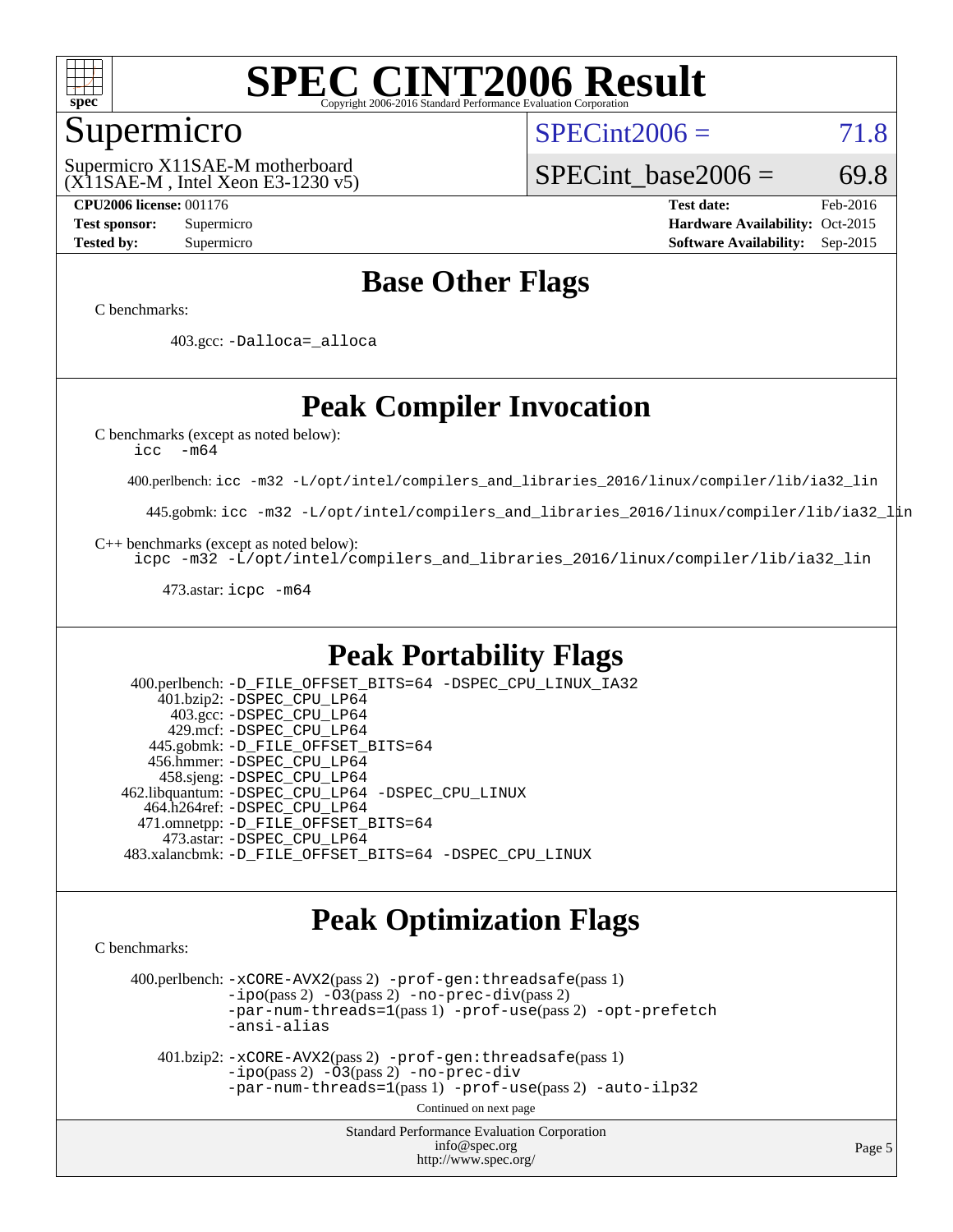

Supermicro

 $SPECint2006 = 71.8$  $SPECint2006 = 71.8$ 

(X11SAE-M , Intel Xeon E3-1230 v5) Supermicro X11SAE-M motherboard

SPECint base2006 =  $69.8$ 

| <b>CPU2006 license: 001176</b> |  |  |
|--------------------------------|--|--|

| <b>Test sponsor:</b> | Supermicro |
|----------------------|------------|
| <b>Tested by:</b>    | Supermicro |

**[CPU2006 license:](http://www.spec.org/auto/cpu2006/Docs/result-fields.html#CPU2006license)** 001176 **[Test date:](http://www.spec.org/auto/cpu2006/Docs/result-fields.html#Testdate)** Feb-2016 **[Hardware Availability:](http://www.spec.org/auto/cpu2006/Docs/result-fields.html#HardwareAvailability)** Oct-2015 **[Software Availability:](http://www.spec.org/auto/cpu2006/Docs/result-fields.html#SoftwareAvailability)** Sep-2015

## **[Peak Optimization Flags \(Continued\)](http://www.spec.org/auto/cpu2006/Docs/result-fields.html#PeakOptimizationFlags)**

```
 401.bzip2 (continued):
                -opt-prefetch -ansi-alias
          403.gcc: -xCORE-AVX2 -ipo -O3 -no-prec-div -inline-calloc
                -opt-malloc-options=3 -auto-ilp32
         429.mcf: -xCORE-AVX2 -ipo -O3 -no-prec-div -parallel
                -opt-prefetch -auto-p32
       445.gobmk: -xCORE-AVX2(pass 2) -prof-gen:threadsafe(pass 1)
                -prof-use(pass 2) -par-num-threads=1(pass 1) -ansi-alias
       456.hmmer: basepeak = yes
        458.sjeng: -xCORE-AVX2(pass 2) -prof-gen:threadsafe(pass 1)
                -i\text{po}(pass 2) -\tilde{O}3(pass 2)-no-prec-div(pass 2)
                -par-num-threads=1(pass 1) -prof-use(pass 2) -unroll4
   462.libquantum: basepeak = yes
     464.h264ref: basepeak = yes
C++ benchmarks: 
      471.omnetpp: -xCORE-AVX2(pass 2) -prof-gen:threadsafe(pass 1)
                -i\text{po}(pass 2) -03(pass 2) -no-prec-div(pass 2)-par-num-threads=1(pass 1) -prof-use(pass 2)
                -opt-ra-region-strategy=block -ansi-alias
                -Wl,-z,muldefs -L/sh -lsmartheap
         473.astar: -xCORE-AVX2 -ipo -O3 -no-prec-div -opt-prefetch
                -auto-p32 -Wl,-z,muldefs -L/sh -lsmartheap64
    483.xalancbmk: -xCORE-AVX2 -ipo -O3 -no-prec-div -opt-prefetch
                -ansi-alias -Wl,-z,muldefs -L/sh -lsmartheap
```
### **[Peak Other Flags](http://www.spec.org/auto/cpu2006/Docs/result-fields.html#PeakOtherFlags)**

[C benchmarks](http://www.spec.org/auto/cpu2006/Docs/result-fields.html#Cbenchmarks):

403.gcc: [-Dalloca=\\_alloca](http://www.spec.org/cpu2006/results/res2016q1/cpu2006-20160307-39288.flags.html#b403.gcc_peakEXTRA_CFLAGS_Dalloca_be3056838c12de2578596ca5467af7f3)

```
The flags files that were used to format this result can be browsed at
http://www.spec.org/cpu2006/flags/Intel-ic16.0-official-linux64.html
http://www.spec.org/cpu2006/flags/Supermicro-Platform-Settings-V1.2-revH.html
```
Standard Performance Evaluation Corporation [info@spec.org](mailto:info@spec.org) <http://www.spec.org/>